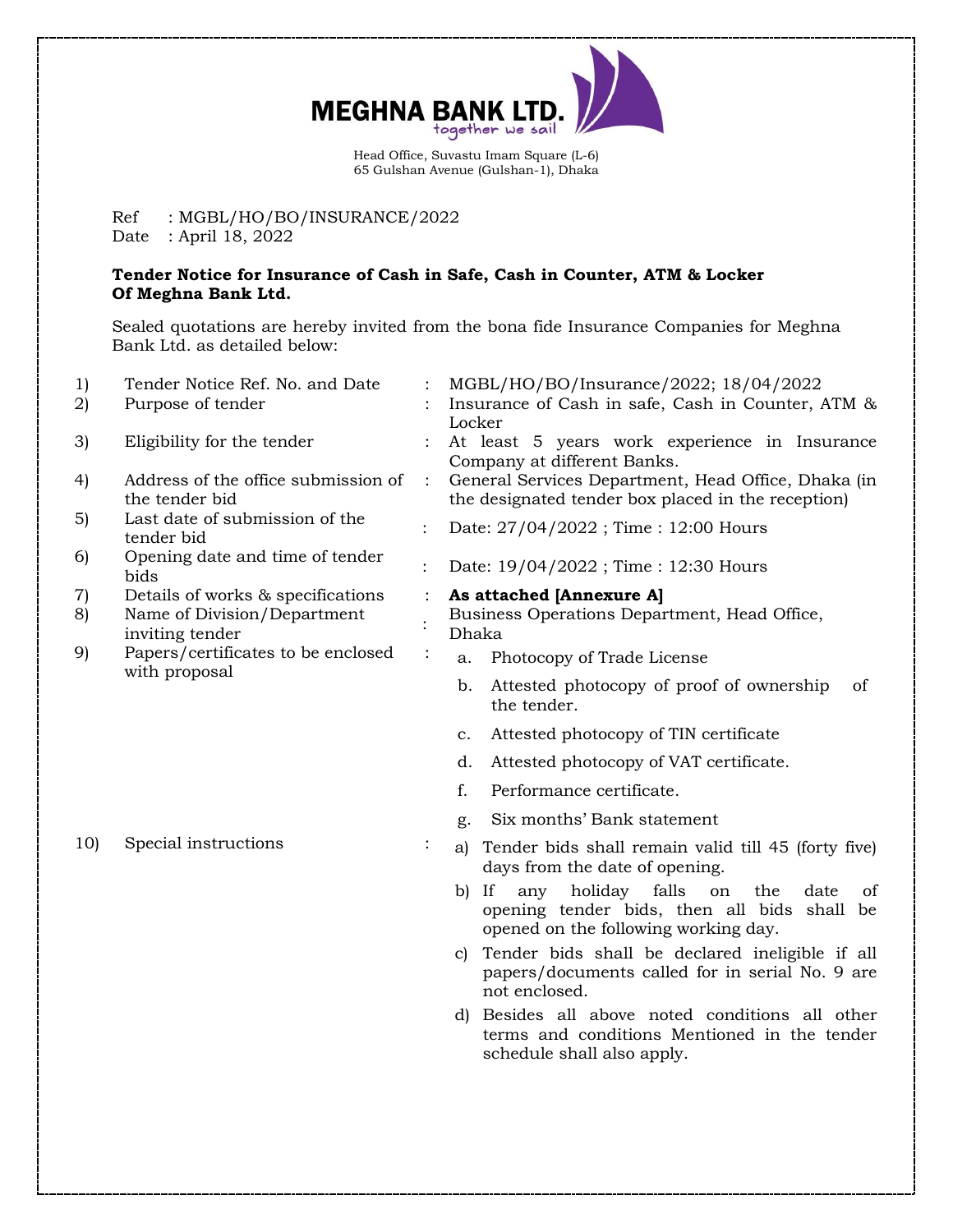11) The Bank reserves the right to accept or reject any or all the tender or any part thereof without assigning any reason whatsoever and reserves the right to further negotiate with any of the bidders. The Bank Authority also reserves the right to modify the design, increase or decrease quantity or works, change color, quality, brand etc.

Head of Operations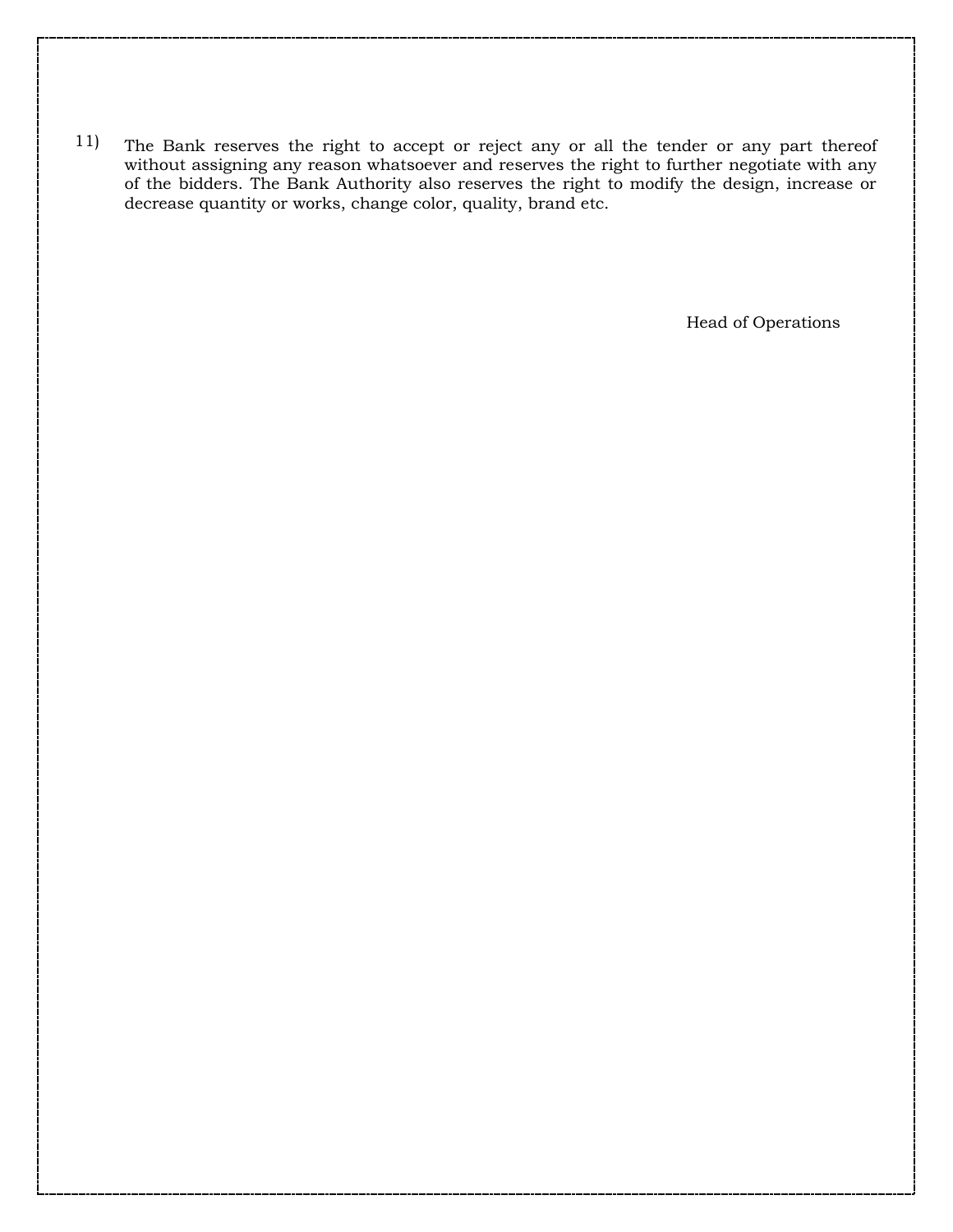### Annexure-A

## ATM INSURANCE POLICY

| <b>SL</b>      | <b>Type of Insurance</b>                       | Off-<br>Site/On-<br><b>Site</b> | <b>Cash in Safe of ATM</b> |
|----------------|------------------------------------------------|---------------------------------|----------------------------|
| 1              | Principal Branch ATM, Dhaka                    |                                 | 3,000,000                  |
| $\overline{2}$ | Motijheel Branch ATM, Motijheel                |                                 | 2,000,000                  |
| 3              | Chawkbazar Branch ATM,<br>Chawkbazar           |                                 | 1,500,000                  |
| 4              | Gazipur Chowrasta Branch ATM,<br>Gazipur       | $Off$ -<br><b>Site</b>          | 1,000,000                  |
| 5              | Bogra Branch ATM, Bogra                        |                                 | 1,000,000                  |
| 6              | Hatikumrul Branch ATM, Shirajganj              |                                 | 2,000,000                  |
| $\overline{7}$ | Shathibari Branch ATM, Rangpur                 |                                 | 3,000,000                  |
| 8              | Dhanmondi Branch Beribad<br>ATM, Dhaka         | Off-Site                        | 7,500,000                  |
| 9              | Chehelgazi ATM, Dinajpur                       |                                 | 1,000,000                  |
| 10             | Khulna ATM, Khulna                             |                                 | 1,000,000                  |
| 11             | Rangpur ATM, Rangpur                           |                                 | 1,000,000                  |
| 12             | <b>Dhanmondi Branch Stamford</b><br>ATM, Dhaka | Off-Site                        | 1,000,000                  |
| 13             | Barisal ATM, Barishal                          |                                 | 1,000,000                  |
| 14             | Zirabo Branch ATM, Dhaka                       | Off-Site                        | 1,000,000                  |
| 15             | Mirpur ATM,                                    |                                 | 1,500,000                  |
| 16             | Laldighirpar ATM                               |                                 | 1,000,000                  |
| 17             | Uttara Branch Genex - Nikunja<br>ATM, Dhaka    | Off-Site                        | 1,000,000                  |
| 18             | Narayangonj ATM, Narayanganj                   |                                 | 1,000,000                  |
|                | <b>Total</b>                                   |                                 | 31,500,000                 |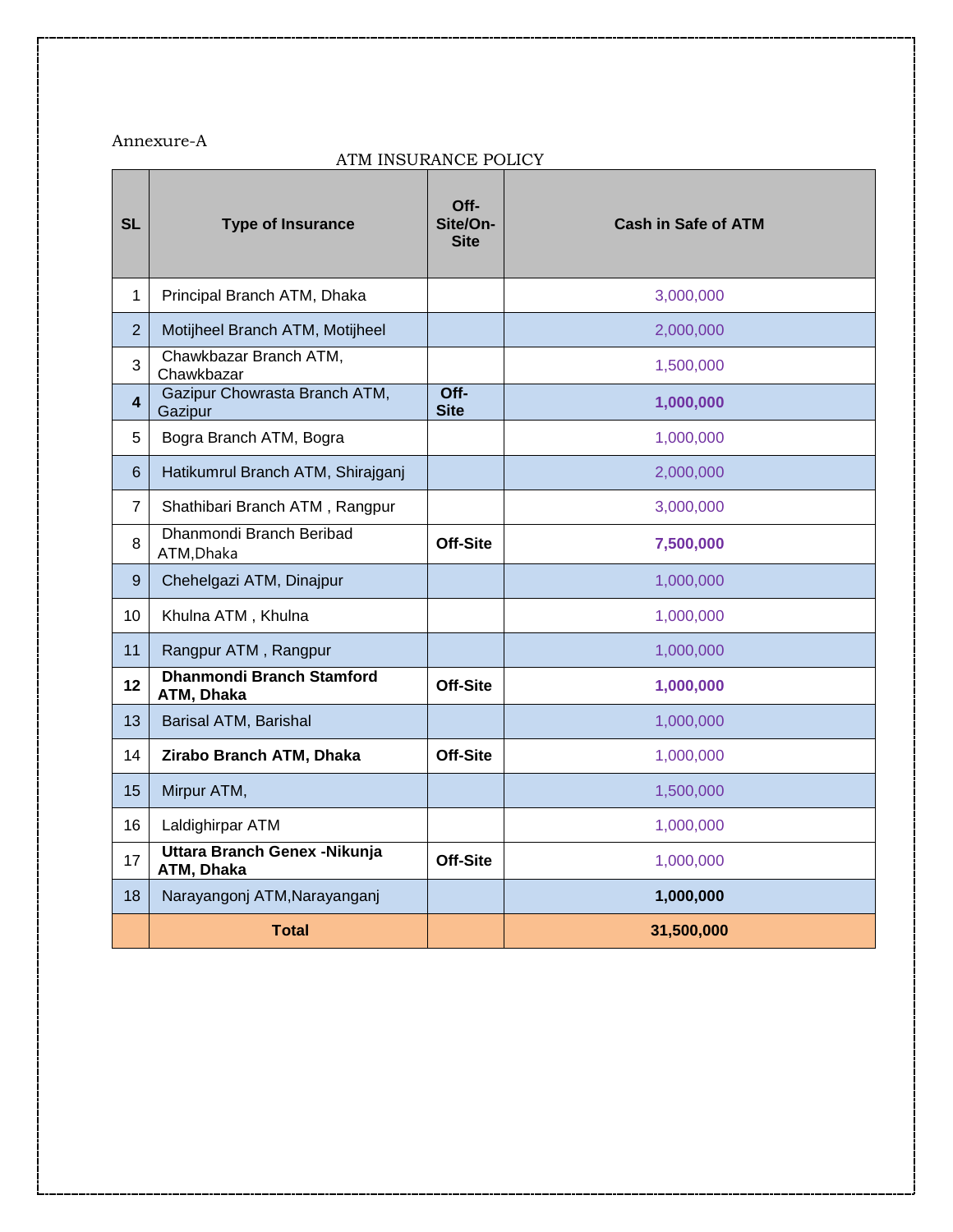# **Insurance of Cash in Vault and Cash in Counter**

| <b>SL</b><br>in<br><b>File</b> | Name of the<br><b>Branch</b> | <b>Branch Address</b>                                                        | <b>Total</b><br><b>Insurance</b><br><b>Coverage</b><br>of Vault | <b>Cash in</b><br><b>Counter</b> |
|--------------------------------|------------------------------|------------------------------------------------------------------------------|-----------------------------------------------------------------|----------------------------------|
|                                |                              | Delowar Bhaban, Holding No: 104, Ward No: 28,                                |                                                                 |                                  |
|                                |                              | Chittagong City Corporation, Thana:                                          |                                                                 |                                  |
| $\mathbf{1}$                   | Agrabad                      | Doublemuring, District: Chittagong                                           | 2.00                                                            | 0.50                             |
|                                |                              | Sanwara Convention Hall(1st floor), Aman Bazar,                              |                                                                 |                                  |
| $\overline{2}$                 | Aman Bazar                   | Chikon dondi, Hathazari, Chittagong                                          | 0.85                                                            | 0.20                             |
| $\mathsf{3}$                   | Ananda Bazar                 | Ananda Bazar, Ramdaspur, Matlab Uttar, Chandpur                              | 0.85                                                            | 0.20                             |
|                                |                              | Anu Mia Market, Daag No- BS 1528, Khatian No- BS                             |                                                                 |                                  |
|                                |                              | 924, Mouja-Bondor, Union-Boirag, Upazilla-Anowara,                           |                                                                 |                                  |
| 4                              | Anowara                      | District-Chittagong                                                          | 0.85                                                            | 0.20                             |
| 5                              | <b>Bandura</b>               | "SD Shopping Complex", Bandura, Nawabgonj, Dhaka.                            | 0.50                                                            | 0.20                             |
|                                |                              | "Barisal Islamia Urban Shomobaya Samity Ltd.                                 |                                                                 |                                  |
|                                |                              | Building", 116 Sadar Road (old), 559 Birshreshtha                            |                                                                 |                                  |
| 6                              | <b>Barisal</b>               | Captain Mohiuddin Jahangir Road (New), Barisal                               | 1.20                                                            | 0.30                             |
|                                |                              | Jamil Building (1st & 2nd Floor), 51 & 52 (old), 67 & 68                     |                                                                 |                                  |
| $\overline{7}$                 | Bogra                        | (New) Borogola, Bogra-5800                                                   | 1.50                                                            | 0.50                             |
|                                |                              | "Paul Market", Pathantek, Barmi Bazar, Sreepur,                              | 1.00                                                            |                                  |
| 8                              | Bormi                        | Gazipur<br>Hazi Matiur RahmanBhaban, Holding No: 189, Water                  |                                                                 | 0.20                             |
|                                |                              | Works Road, Ward No: 29, Dhaka South City                                    |                                                                 |                                  |
| 9                              | Chawkbazar                   | Corporation, Thana: Chawkbazar, District: Dhaka                              | 2.50                                                            | 0.30                             |
|                                |                              | Hazi Danesh Science & Technology University, Mauja:                          |                                                                 |                                  |
| 10                             | Chehelgazi                   | Subra, Union: 1 No Chehel Gazi,<br>Dis: Dinazpur                             | 0.70                                                            | 0.20                             |
|                                |                              | Abul Kashem Plaza, Daag No: 387, Khatian No:                                 |                                                                 |                                  |
|                                |                              | 511, Mouja: Lakshmipur, Union: Choyani, Thana:                               |                                                                 |                                  |
| 11                             | Choyani Bazar                | Begumganj, District: Noakhali.                                               | 0.75                                                            | 0.20                             |
|                                |                              | Razzak Masion Complex, Holding No- 63 Nazrul Islam                           |                                                                 |                                  |
|                                |                              | Avenue, Ward No- 10, Thana-Comilla Sodor, Comilla                            |                                                                 |                                  |
| 12                             | Comilla                      | City Corporation, District-Comilla.                                          | 1.50                                                            | 0.50                             |
| 13                             |                              | Swapnil Tower (1st Floor), Bipail (Near Ashulia Police                       | 1.00                                                            | 0.20                             |
|                                | <b>DEPZ</b>                  | Station), Ashulia, Dhaka                                                     |                                                                 |                                  |
| 14                             | Dhanmondi                    | 48/8 (New) Vasha Shainik Towaha Sarak (Satmashjid<br>Road), Dhanmondi, Dhaka | 3.00                                                            | 0.50                             |
|                                |                              | Kamal & Rafiq Plaza, Holding No: 327, S S K                                  |                                                                 |                                  |
|                                |                              | Road, Ward No: 10, Pouroshova, Feni, Thana:                                  |                                                                 |                                  |
| 15                             | Feni                         | Sadar, District: Feni                                                        | 2.00                                                            | 0.30                             |
|                                |                              | "Chandona Plaza", Dhaka Road, Chandona Chorasta,                             |                                                                 |                                  |
| 16                             | Gazipur                      | Gazipur.                                                                     | 1.00                                                            | 0.20                             |
|                                |                              | Haji Iman Ali Complex", Hatikumrul, Sirajgonj Road,                          |                                                                 |                                  |
| 17                             | Hatikumurul                  | Salonga, Sirajgonj.                                                          | 1.20                                                            | 0.30                             |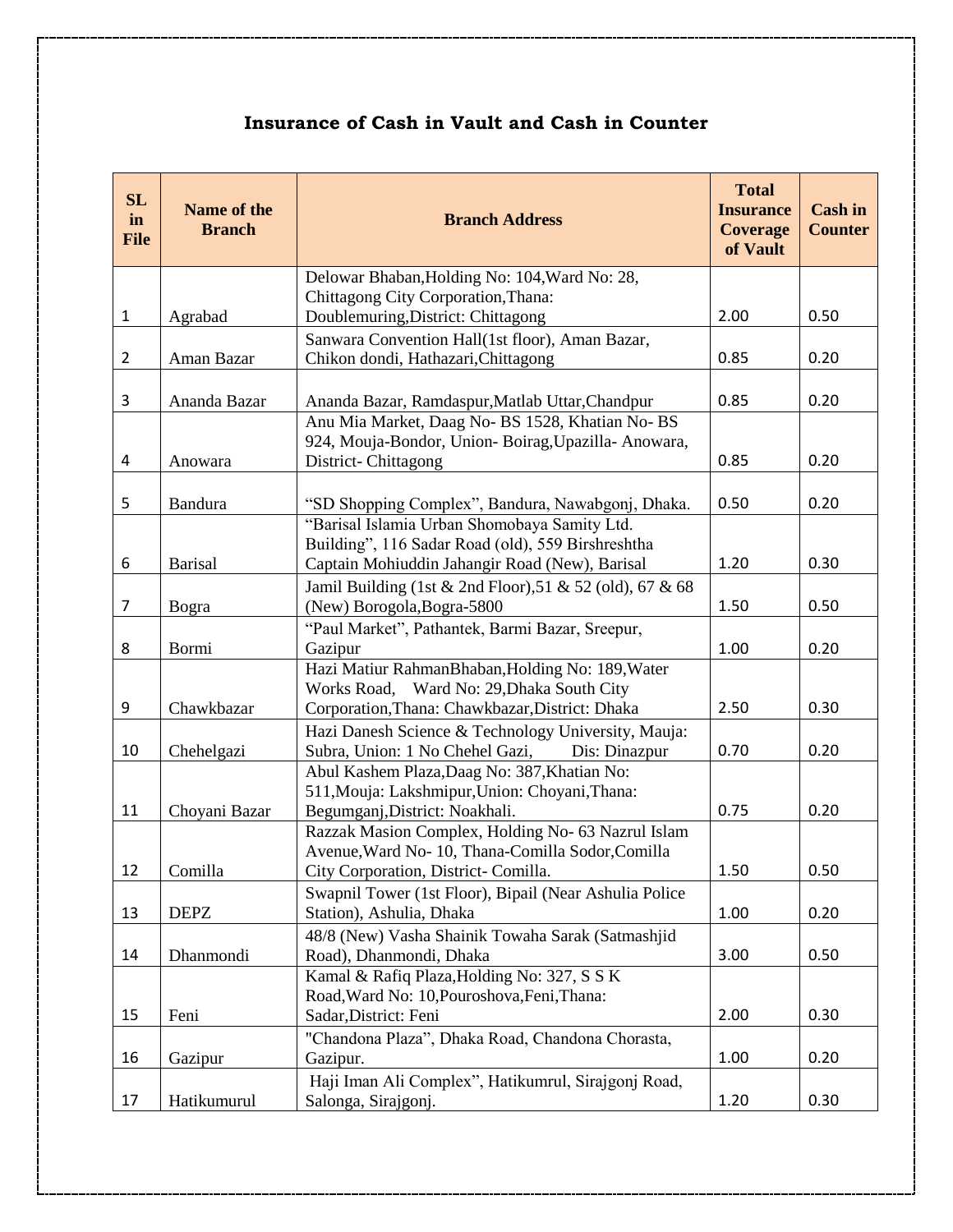| 18 | Jessore        | Holding No-20, R.N Road, Ward no-08, Thana-<br>Kotwali, Municipality-Jessore, District-Jessore        | 1.05  | 0.30 |
|----|----------------|-------------------------------------------------------------------------------------------------------|-------|------|
|    |                | Tanzim Plaza Holding no-72(New),84(Old), Block-A,                                                     |       |      |
|    |                | Sodor Road, Ward No-8, Municipality-Joypurhat,                                                        |       |      |
| 19 | Joypurhat      | District-Joypurhat                                                                                    | 1.50  | 0.50 |
| 20 | Jubilee Road   | Haque Tower (2nd Floor), 610/11 (old), 923/A/1103<br>(New), Jubilee Road, Chittagong                  | 1.00  | 0.20 |
|    |                | Jahanara Super Market (1st Floor), Kalampur Bazar,                                                    |       |      |
| 21 | Kalampur       | Dhamrai, Dhaka                                                                                        | 1.20  | 0.30 |
| 22 | Khulna         | 19 KDA Avenue, Tetultolar Mor, Sheikhpara, Khulna                                                     | 2.00  | 0.30 |
|    |                |                                                                                                       |       |      |
| 23 | Kishoreganj    | Amzad Bhuiyan Plaza, 370 Boro Bazar Kishoreganj                                                       | 1.50  | 0.30 |
|    |                | Holding No-72, N.S. Road, Ward No-03, Municipality-                                                   |       |      |
| 24 | Kushtia        | Kustia, Thana-Kustia Sodor, District-Kustia                                                           | 2.00  | 0.50 |
| 25 | Laldighir Par  | Bakht Center (1st Floor), 2837-00, Laldighir Par, Sylhet-<br>3100                                     | 1.50  | 0.20 |
|    |                | "M A Trade Center", Madambibirhat, Near Sheuli Petrol                                                 |       |      |
| 26 | Madambibir Hat | Pump, Bhatiary, Chittagong.                                                                           | 1.25  | 0.20 |
|    |                | "Haji Siraj Tower", College Road, Madhabdi Bazar,                                                     |       |      |
| 27 | Madhabdi       | Madhabdi, Narsinghdi.                                                                                 | 2.00  | 0.30 |
|    |                | "Islam Plaza", Plot#7, Harun Mollah Road - 3, Section-                                                |       |      |
| 28 | Mirpur         | 7, Pallabi, Dhaka-1216                                                                                | 1.50  | 0.30 |
| 29 | Motijheel      | Jibon Bima Bhaban (Ground Floor), 10 Dilkusha C/A,<br>Dhaka - 1000                                    | 5.00  | 0.50 |
|    |                | Amir Hossain Dealer Market (1st Floor), Munshirhat                                                    |       |      |
| 30 | Munshirhat     | Bazar, Chauddagram, Comilla                                                                           | 1.00  | 0.20 |
|    |                |                                                                                                       |       |      |
| 31 | Nalchity       | J R Complex, 11 Station Road, Nalchity, Jhalakathi                                                    | 0.75  | 0.20 |
|    |                | "Hazi Hashem Trade Center", Holding#55/A, Ward# 15,                                                   |       |      |
| 32 | Narayanganj    | S.M. Maleh Road, Tanbazar, Narayangonj.                                                               | 2.50  | 0.50 |
|    |                | Maya Super Market, Daag No- 311/407, Khatian No-<br>143, Mouja- Narayanpur, Ward No-04, Municipality- |       |      |
| 33 | Pangsha        | Pangsha, Upazilla- Pangsha, Distrist- Rajbari                                                         | 0.75  | 0.20 |
|    |                | Noapara School Market (1st Floor), Patherhat, Noapara,                                                |       |      |
| 34 | Patherhat      | Raozan, Chittagong                                                                                    | 0.50  | 0.20 |
| 35 | Principal      | Suvastu Imam Square(ground floor)), 65 gulshan avenue<br>Dhaka-1212<br>(Gulshan-01),                  | 12.00 | 0.50 |
|    |                | Prince Tower, 25 RaniBazaar Bata Mor, Shahed Bazaar,                                                  |       |      |
| 36 | Rajshahi       | Rajshahi                                                                                              | 1.20  | 0.30 |
| 37 | Rampal         | Sufia Plaza(1st floor), Shipahi Para, Rampal, Munshigonj                                              | 0.85  | 0.20 |
|    |                | Gawsia Tower (1st Floor), Rampur Bazar,                                                               |       |      |
| 38 | Rampur Bazar   | Hazigonj, Chadpur                                                                                     | 0.50  | 0.20 |
|    |                | Khan Bahadur Abdur Rauf Plaza, House# 1, Road # 1,                                                    |       |      |
| 39 | Rangpur        | <b>Station Road, Rangpur</b>                                                                          | 1.20  | 0.50 |
| 40 | Senbagh        | Amir Ali Market(1st floor), Senbagh, Noakhali                                                         | 1.00  | 0.20 |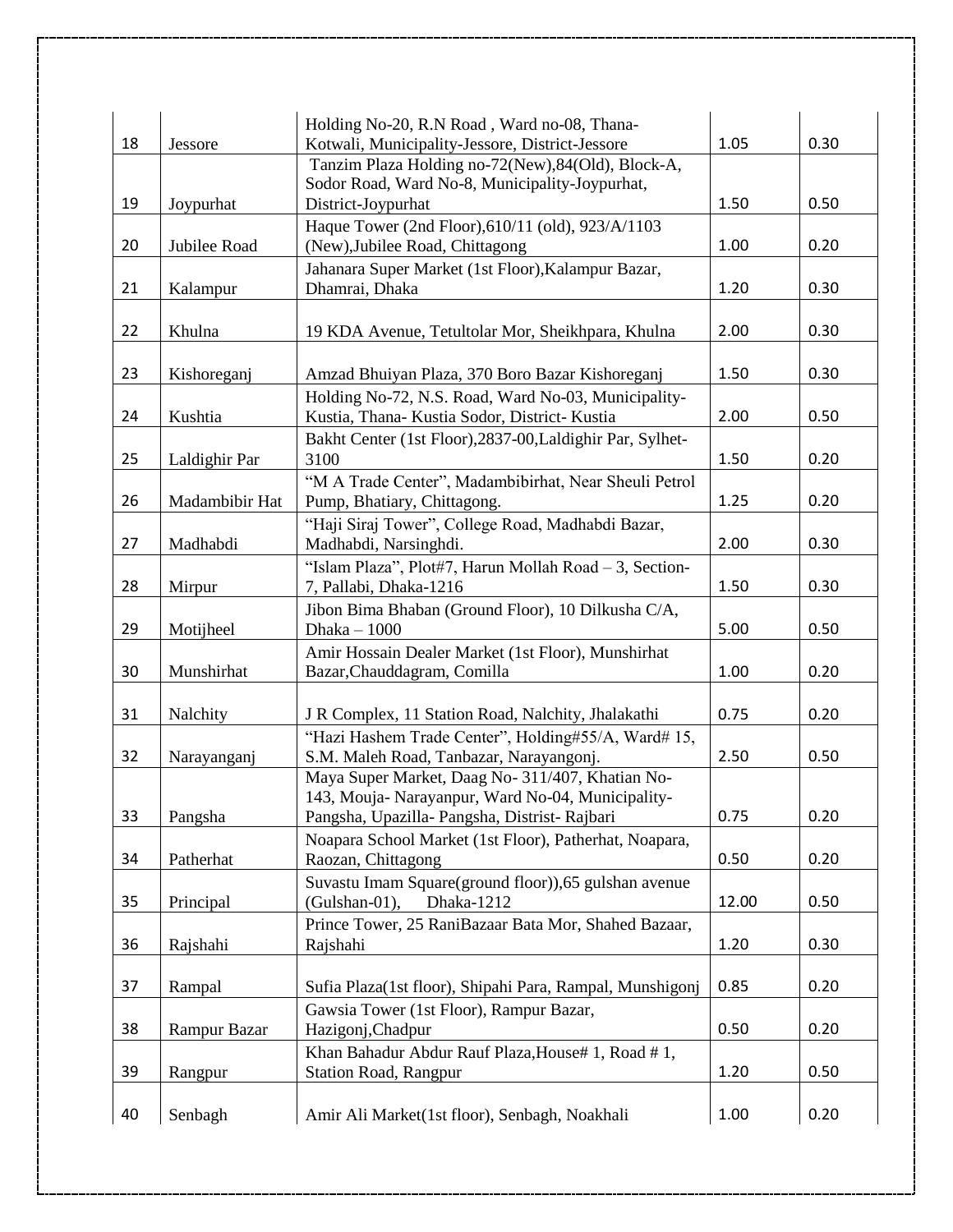|    |                                | Highway Shopping Center (Ground & 1st Floor),         |      |      |
|----|--------------------------------|-------------------------------------------------------|------|------|
| 41 | Shathibari                     | Sathibari Bazar, Mithapukur, Rangpur                  | 0.85 | 0.20 |
|    |                                | Anchor Tower, 108, Bir Uttam C. R. Dutta Road, Dhaka. |      |      |
| 42 | Sonargaon Road                 | Bangladesh                                            | 3.00 | 0.50 |
|    |                                | Niamah Tower (1st Floor), Chondipul Point, South      |      |      |
| 43 | South Surma                    | Surma, Sylhet-3100                                    | 0.50 | 0.20 |
|    |                                | Shahabuddin Molla Complex (1st Floor), Takerhat,      |      |      |
| 44 | Takerhat                       | Dhaka-Barisal Highway, Rajoir, Madaripur              | 2.00 | 0.20 |
|    |                                | Shafina Center (1st & 2nd Floor), 14 Garibe Newaz     |      |      |
| 45 | Uttara                         | Avenue, Sector #11, Uttara, Dhaka                     | 3.00 | 0.50 |
|    |                                | Oman Market (1st Floor), Zamindarhat, Begumgonj,      |      |      |
| 46 | Zamindarhat                    | Noakhali-3825                                         | 0.85 | 0.20 |
|    |                                | Jalil Complex , Vill: Zirabo, Union: Yearpur , Thana: |      |      |
| 47 | Zirabo                         | Ashulia, District: Dhaka                              | 0.85 | 0.20 |
|    |                                |                                                       |      |      |
|    | <b>Total</b><br>77.20<br>14.10 |                                                       |      |      |